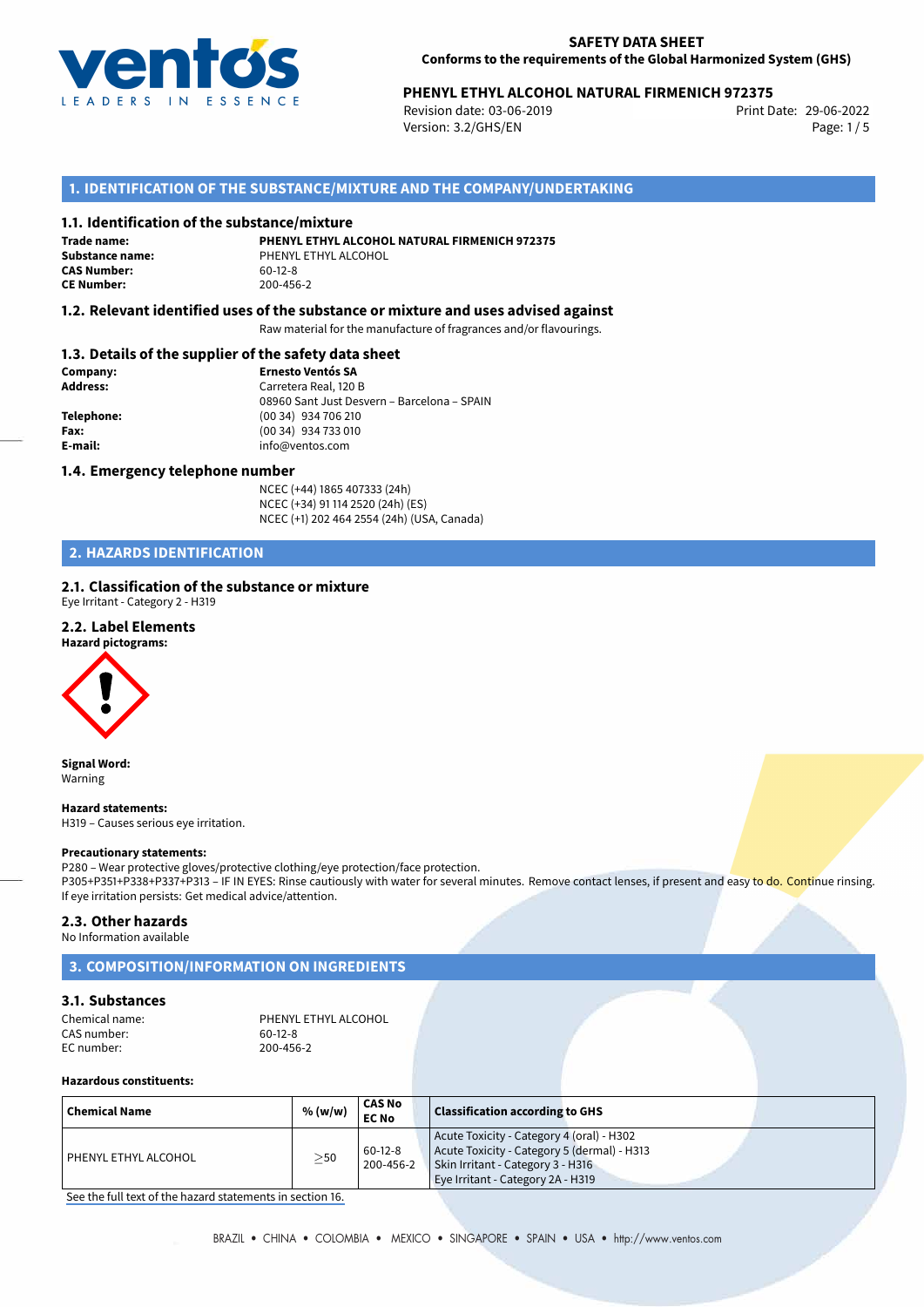

# **PHENYL ETHYL ALCOHOL NATURAL FIRMENICH 972375**<br>Revision date: 03-06-2019<br>Print Date: 29-06-2022

Revision date: 03-06-2019 Version: 3.2/GHS/EN Page: 2 / 5

# **3.2. Mixtures**

Not applicable.

## **4. FIRST-AID MEASURES**

## **4.1. Description of necessary first aid measures**

| Ingestion:    | Rinse mouth with water.                                                                                               |
|---------------|-----------------------------------------------------------------------------------------------------------------------|
|               | Obtain medical advice.                                                                                                |
|               | Keep at rest. Do not induce vomiting.                                                                                 |
| Eye contact:  | In case of contact with eyes, rinse immediately with plenty of water for at least 15 minutes and seek medical advice. |
| Inhalation:   | Remove person to fresh air and keep at rest.                                                                          |
|               | Seek immediate medical advice.                                                                                        |
| Skin contact: | Take off immediately all contaminated clothing.                                                                       |
|               | Thoroughly wash affected skin with soap and water.                                                                    |
|               | Seek medical attention if symptoms persist.                                                                           |
|               |                                                                                                                       |

## **4.2. Most important symptoms and effects, both acute and delayed**

No information available.

## **4.3. Indication of any immediate medical attention and special treatment needed**

No information available.

## **5. FIRE-FIGHTING MEASURES**

## **5.1. Extinguishing Media**

Water spray, carbon dioxide, dry chemical powder or appropriate foam. For safety reasons do not use full water jet.

### **5.2. Special hazards arising from the substance or mixture**

Known or Anticipated Hazardous Products of Combustion: Emits toxic fumes under fire conditions.

### **5.3. Advice for firefighters**

High temperatures can lead to high pressures inside closed containers. Avoid inhalation of vapors that are created. Use appropriate respiratory protection. Do not allow spillage of fire to be poured into drains or watercourses. Wear self-contained breathing apparatus and protective clothing.

## **6. ACCIDENTAL RELEASE MEASURES**

### **6.1. Personal precautions, protective equipment and emergency procedures**

Evacuate surronding areas. Ensure adequate ventilation. Keep unnecessary and unprotected personnel from entering. Do not breathe vapor/spray. Avoid contact with skin and eyes. Information regarding personal protective measures: see section 8.

### **6.2. Environmental precautions**

To avoid possible contamination of the environment, do not discharge into any drains, surface waters or groundwaters.

### **6.3. Methods and materials for containment and cleaning up**

Cover with an inert, inorganic, non-combustible absorbent material (e.g. dry-lime, sand, soda ash). Place in covered containers using non-sparking tools and transport outdoors. Avoid open flames or sources of ignition (e.g. pilot lights on gas hot water heater). Ventilate area and wash spill site after material pickup is complete.

### **6.4. Reference to other sections**

Information regarding exposure controls, personal protection and disposal considerations can be found in sections 8 and 13.

## **7. HANDLING AND STORAGE**

## **7.1. Precautions for safe handling**

Do not store or handle this material near food or drinking water. Do not smoke. Avoid contact with the eyes, skin and clothing. Wear protective clothing and use glasses. Observe the rules of safety and hygiene at work. Keep in the original container or an alternative made from a compatible material.

## **7.2. Conditions for safe storage, including any incompatibilities**

Store in tightly closed and preferably full containers in a cool, dry and ventilated area, protected from light. Keep away from sources of ignition (e.g. hot surfaces, sparks, flame and static discharges). Keep away from incompatible materials (see section 10).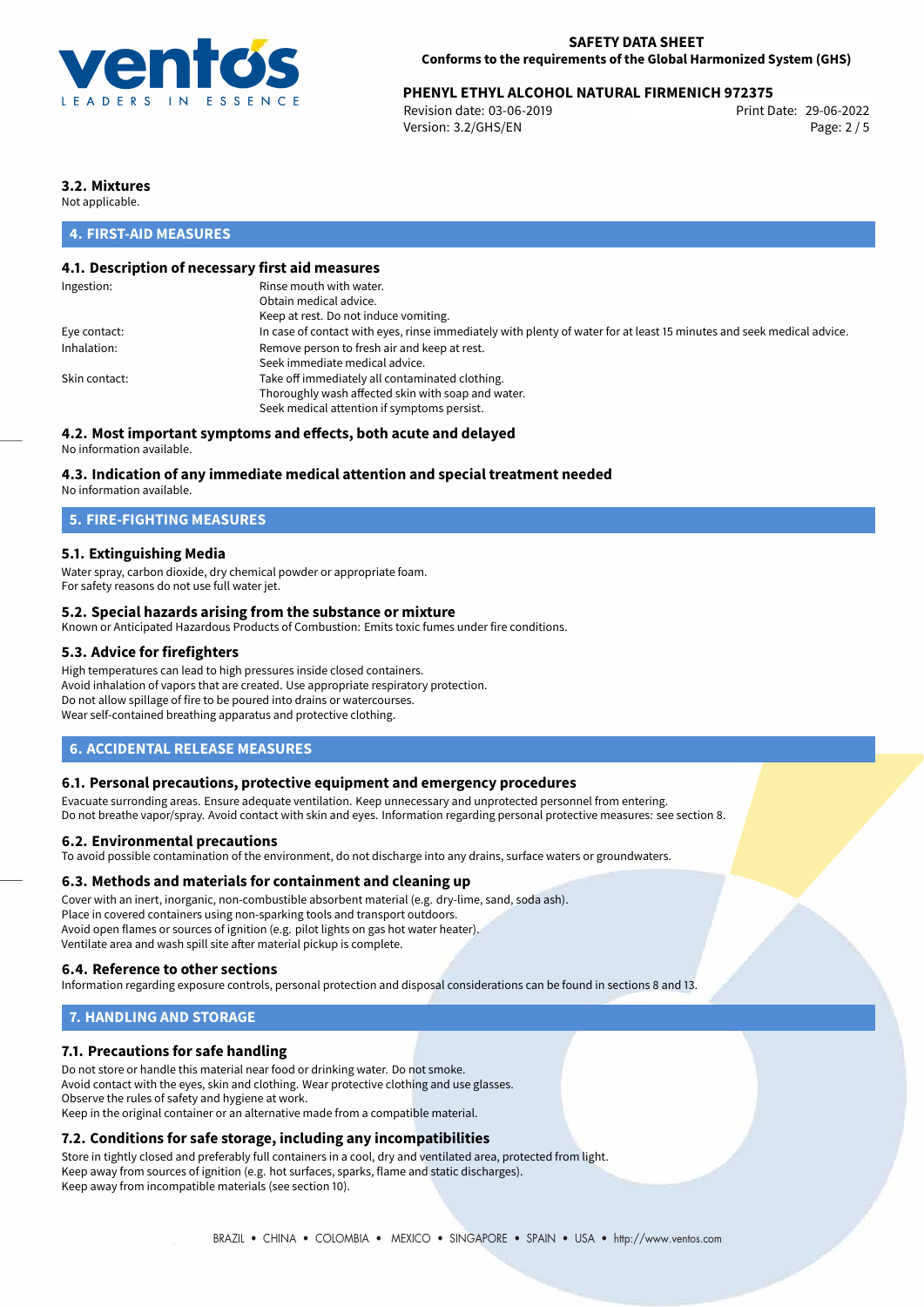

# **PHENYL ETHYL ALCOHOL NATURAL FIRMENICH 972375**<br>29-06-2022 Print Date: 03-06-2019

Revision date: 03-06-2019 Version: 3.2/GHS/EN Page: 3 / 5

# **7.3. Specific end use(s)**

No information available.

# **8. EXPOSURE CONTROLS AND PERSONAL PROTECTION**

## **8.1. Control parameters**

Components with occupational exposure limits: None known.

### **8.2. Exposure controls**

Measures should be taken to prevent materials from being splashed into the body. Provide adequate ventilation, according to the conditions of use. Use a mechanical exhaust if required.

### **8.3. Individual protection measures, such as personal protective equipment**

| Eye/Face protection:             | Chemical safety goggles are recommended. Wash contaminated goggles before reuse.                                                            |
|----------------------------------|---------------------------------------------------------------------------------------------------------------------------------------------|
| Hand Protection:                 | Chemical-resistant gloves are recommended. Wash contaminated gloves before reuse.                                                           |
| Body protection:                 | Personal protective equipment for the body should be selected based on the task being performed and the risks<br>involved.                  |
| Respiratory Protection:          | In case of insufficient ventilation, use suitable respiratory equipment.                                                                    |
| Environmental exposure controls: | Emissions from ventilation or process equipment should be checked to ensure they comply with environmental<br>protection legislation.       |
|                                  | In some cases, filters or engineering modifications to the process equipment will be necessary to reduce emissions to<br>acceptable levels. |

# **9. PHYSICAL AND CHEMICAL PROPERTIES**

## **9.1. Information on basic physical and chemical properties**

| Appearance:                            | Liguid                     |
|----------------------------------------|----------------------------|
| Colour:                                | Conforms to standard       |
| Odour:                                 | Conforms to standard       |
| Odour theshold:                        | Not determined             |
| pH:                                    | Not determined             |
| Melting point/freezing point:          | $-25.8$                    |
| Boling point/boiling range:            | 219 (1019hPa)              |
| Flash point:                           | 98 °C                      |
| Evaporation rate:                      | Not determined             |
| Flammability:                          | Not determined             |
| Lower flammability/Explosive limit:    | Not determined             |
| Upper flammability/Explosive limit:    | Not determined             |
| Vapour pressure:                       | 3,999678 (Pa)              |
| Vapour Density:                        | Not determined             |
| Density:                               | 1,018 - 1,021 g/mL (20°C)  |
| Relative density:                      | $1,018-1,021(20^{\circ}C)$ |
| Water solubility:                      | <b>INSOLUBLE IN WATER</b>  |
| Solubility in other solvents:          | <b>SOLUBLE IN ETHANOL</b>  |
| Partition coefficient n-octanol/water: | Not determined             |
| Auto-ignition temperature:             | Not determined             |
| Decomposition temperature:             | Not determined             |
| Viscosity, dynamic:                    | Not determined             |
| Viscosity, kinematic:                  | Not determined             |
| Explosive properties:                  | Not determined             |
| Oxidising properties:                  | Not determined             |
|                                        |                            |

## **10. STABILITY AND REACTIVITY**

### **10.1. Reactivity**

No hazardous reactions if stored and handled as prescribed/indicated.

### **10.2. Chemical stability**

The product is stable if stored and handled as prescribed/indicated.

### **10.3. Possibility of hazardous reactions**

No hazardous reactions if stored and handled as prescribed/indicated.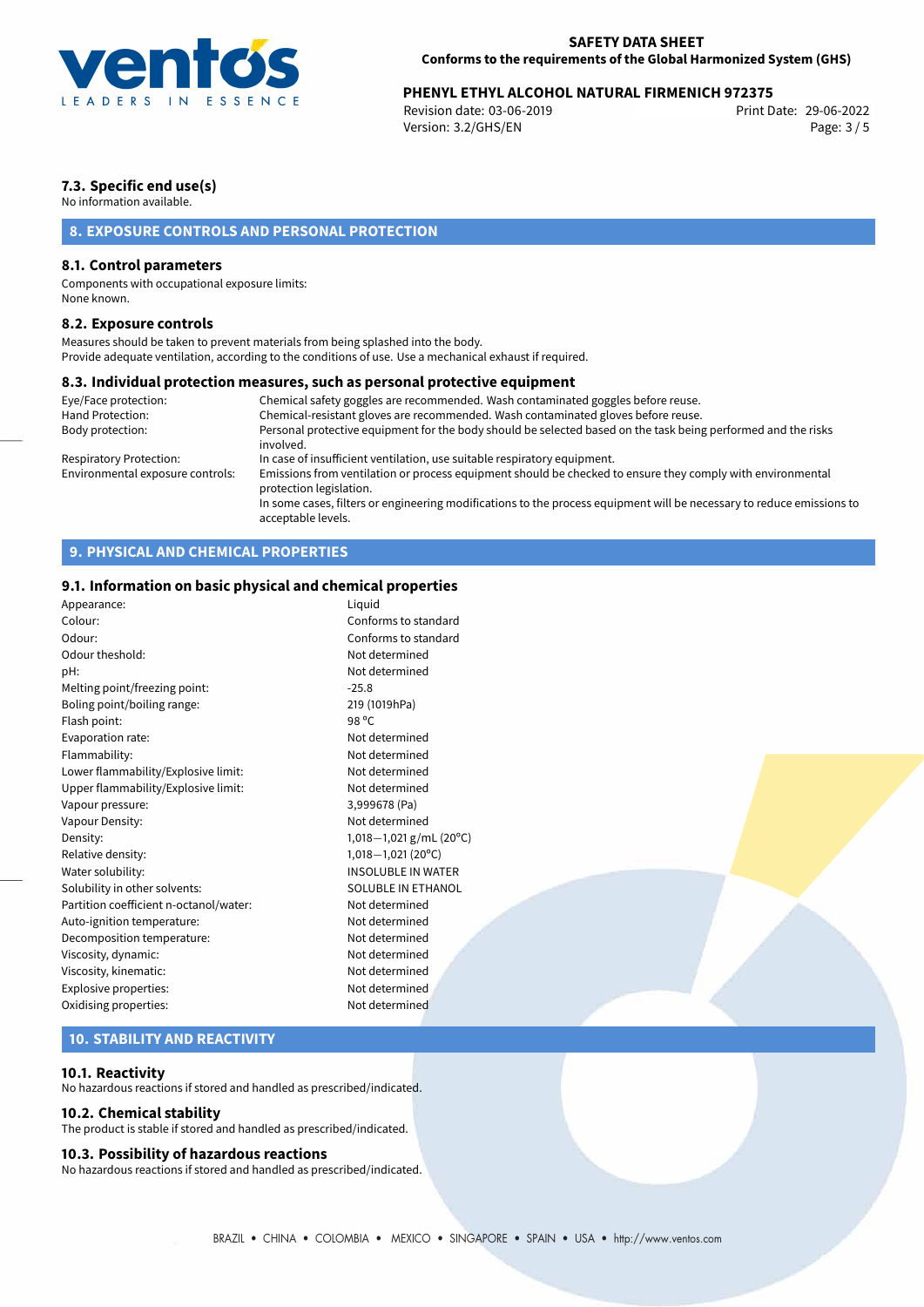

# **PHENYL ETHYL ALCOHOL NATURAL FIRMENICH 972375**<br>29-06-2022 Print Date: 03-06-2019

Revision date: 03-06-2019 Version: 3.2/GHS/EN Page: 4 / 5

## **10.4. Conditions to Avoid**

Conditions to Avoid: Excessive heat, flame or other ignition sources.

### **10.5. Incompatible materials**

Avoid contact with strong acids and bases and oxidizing agents.

### **10.6. Hazardous decomposition products**

During combustion may form carbon monoxide and unidentified organic compounds.

## **11. TOXICOLOGICAL INFORMATION**

| <b>Acute toxicity</b>             | Based on the data available, the criteria for classification are not met. |
|-----------------------------------|---------------------------------------------------------------------------|
| <b>Skin corrosion/irritation</b>  | Based on the data available, the criteria for classification are not met. |
| Serious eye damage/irritation     | Causes serious eye irritation.                                            |
| Respiratory or skin sensitisation | Based on the data available, the criteria for classification are not met. |
| <b>Germ cell mutagenicity</b>     | Based on the data available, the criteria for classification are not met. |
| Carcinogenicity                   | Based on the data available, the criteria for classification are not met. |
| <b>Reproductive toxicity</b>      | Based on the data available, the criteria for classification are not met. |
| <b>STOT-single exposure</b>       | Based on the data available, the criteria for classification are not met. |
| <b>STOT-repeated exposure</b>     | Based on the data available, the criteria for classification are not met. |
| <b>Aspiration hazard</b>          | Based on the data available, the criteria for classification are not met. |

# **12. ECOLOGICAL INFORMATION**

### **12.1. Toxicity**

**Assessment:**

Based on the data available, the criteria for classification are not met. **Experimental/calculated data:** No information available.

#### **12.2. Degradability**

Biodegradation : Readily biodegradable. (OECD 301 B).

### **12.3. Bioaccumulative potential**

No information available.

## **12.4. Soil mobility**

No information available.

## **12.5. Other adverse effects**

See also sections 6, 7, 13 and 15 Do not allow to get into waste water or waterways.

# **13. DISPOSAL CONSIDERATIONS**

#### **13.1. Waste treatment methods**

Dispose of in accordance with national and local environmental regulations.

### **14. TRANSPORT INFORMATION**

|                                  | <b>ADR/RID/ADN</b>                |  | <b>IMDG</b>                       |  | <b>IATA-ICAO</b>                  |  |
|----------------------------------|-----------------------------------|--|-----------------------------------|--|-----------------------------------|--|
| 14.1. UN Number                  | Not classified as hazardous goods |  | Not classified as hazardous goods |  | Not classified as hazardous goods |  |
| 14.2. UN Proper Shipping Name    | Not applicable                    |  | Not applicable                    |  | Not applicable                    |  |
| 14.3. Transport Hazard Class(es) | Not applicable                    |  | Not applicable                    |  | Not applicable                    |  |
| 14.4. Packing Group              | Not applicable                    |  | Not applicable                    |  | Not applicable                    |  |
| 14.5. Environmental hazards      | No                                |  | No                                |  | No                                |  |
| Additional information           |                                   |  |                                   |  |                                   |  |

### **14.6 Special precautions for user**

None known

**14.7. Transport in bulk according to Annex II of MARPOL 73/78 and the IBC Code**

No information available